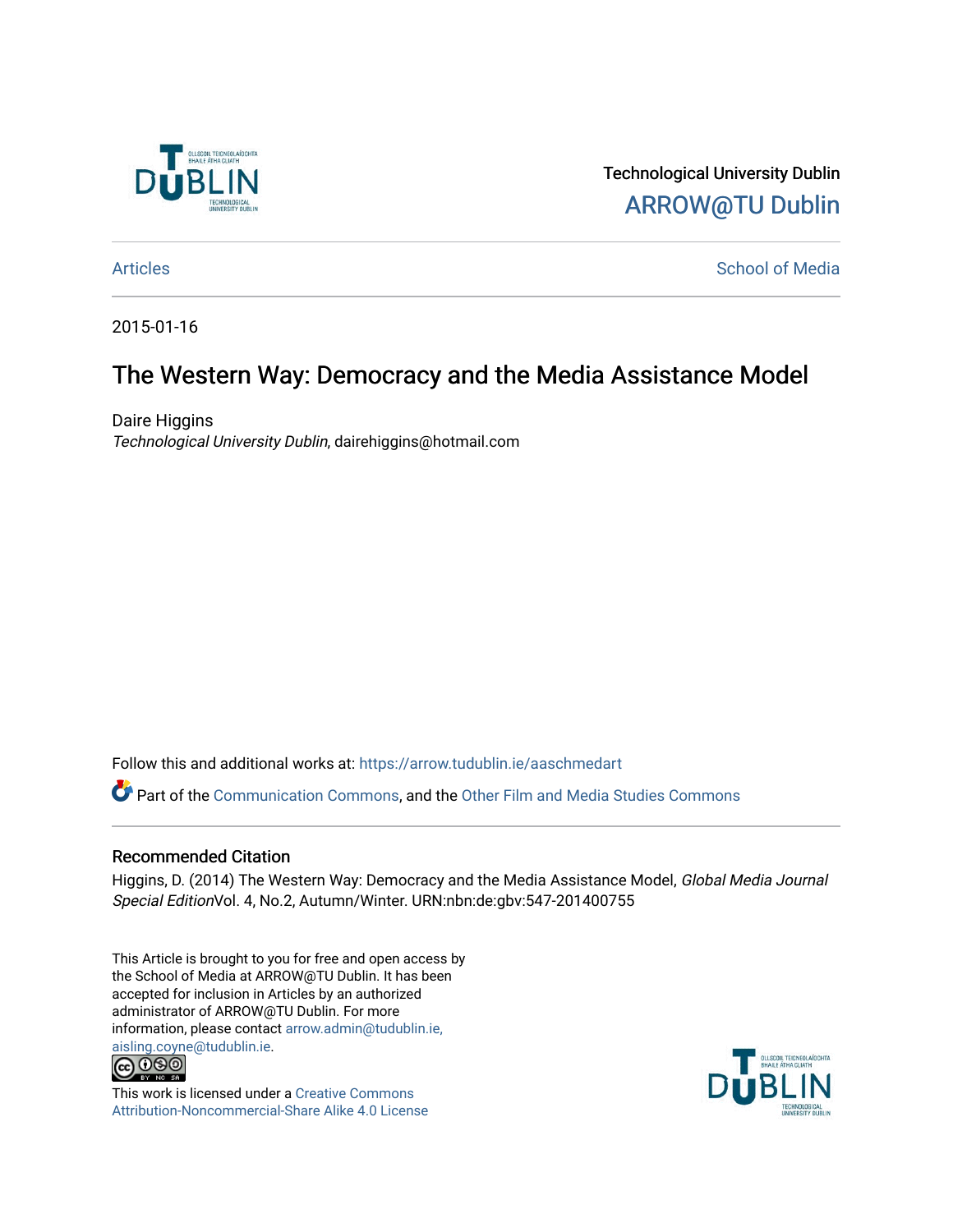# Global Media Journal German Edition

Vol. 4, No.2, Autumn/Winter 2014

URN:nbn:de:gbv:547-201400755

# **Essay: The Western Way? Democracy and the Media Assistance Model**

#### **Daire Higgins**

**Abstract:** International media assistance took off during a time where the ideological extremes of USA vs. USSR were set to disappear. Following the Cold War, international relations focused on democracy building, and nurturing independent media was embraced as a key part of this strategy. Fukayama called it the 'End of History', the fact that all other ideologies had fallen and Western style democracy was set to become the one common ideology. The US and UK led the way in media assistance, with their liberal ideas of a free press, bolstered by free market capitalism. America was the superpower, and forged the way around the globe with its beacon of democracy. Under that guiding light they would bring truth, accuracy, freedom of expression and independent reporting to the countries which had so long lived under the shadow of communism, or authoritarian media systems. This is what propelled and justified American foreign policy, and their media assistance, for many years. Much work was thus carried out in Eastern Europe and the former Soviet satellites, but many now question the impact and legacy of these projects. When the US and UK spoke of media assistance they seemed to mean 'free market'. These days, the 'democracy promoters' focus has turned more to Africa and the Middle East. The ideology is apparently the same: to help establish and support democracy with a stronger and more independent media. But with Western economies, and their media systems, in crisis, the relevance of this media assistance model is questioned. This essay looks at the history of media assistance and the ongoing debate on the impact of media assistance over the long term, its motives and the new balance of power appearing in international media development.

**Keywords:** Media Assistance, Democracy, Ideology, Geopolitics, Eastern Europe, Africa, China, Journalism, Development

#### **Media Assistance and Democracy Promotion**

International media assistance grew in the period after the Second World War. The US government joined with European agencies and other institutions in the reconstruction of Europe which included efforts to re-establish a viable news media following the defeat of Nazism: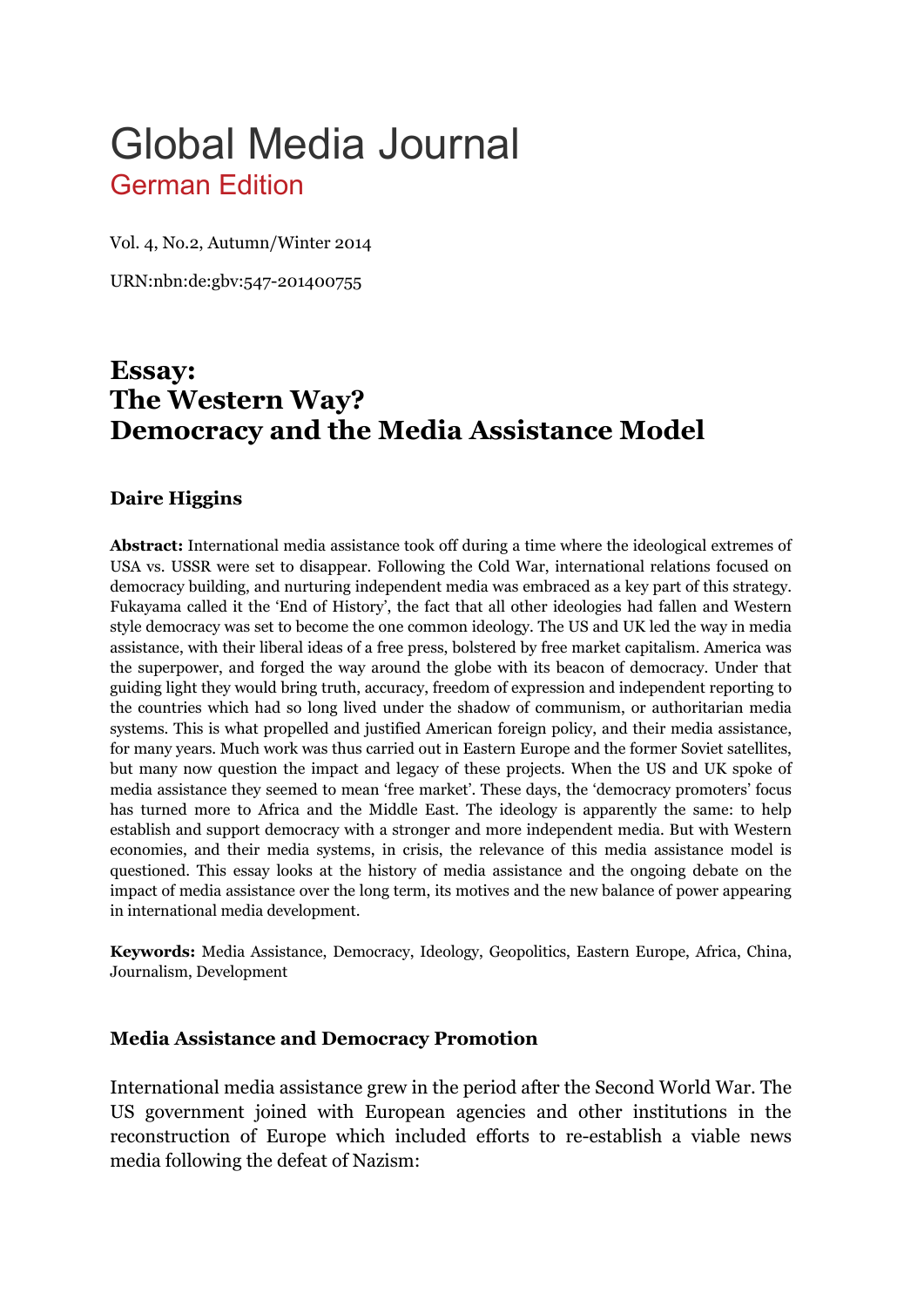"The machinery of fascist propaganda was dismantled, and new broadcast media were instructed in independent news production. Newspapers were created with mixed editorial boards, free of party control. These efforts were especially effective in Germany, where a vibrant and politically diverse media culture flowered within a decade of the Nazis' defeat" (Kaplan, 2012: 12).

Independent media was understood to be integral for the development of democracy. Media assistance efforts were directed towards the ideal of a Fourth Estate which, "when allowed financial and editorial independence", would hold state authorities accountable and nurture democracy by encouraging an "open but respectful exchange of ideas and opinions" (Kumar, 2006: 1).

The ideology of media assistance was that of a Western, liberal, press "to lay the foundation for the emergence and consolidation of a media sector free of state editorial or financial control, relying on advertising and sales for its survival" (ibid). Media assistance was expected to produce better journalists, better media organisations, and better media systems. And these media systems were supposed to contribute to the development of democracy.

Media assistance continued throughout the Cold War, and was supported by both the US and the Soviet Union in their different spheres of influence. Miller (2009: 12) claimed that media assistance during the Cold War was embedded in theories of modernisation that guided foreign aid generally and was "unavoidably influenced by the political self-interests of North America and Western Europe, which were then engaged in a 'war of ideas' with the USSR" (ibid: 5). The media missionaries and funders were aware of medias' central role in political and social control.

The fall of the Berlin wall, according to Francis Fukuyama, signalled the 'End of History' as his famous work was titled. It argued that western liberal democracy was the end point of humanity's sociocultural evolution and the final form of human government: "The triumph of the West, of the Western idea, is evident first of all in the total exhaustion of viable systematic alternatives to Western liberalism" (Fukuyama, 1989: 1).

In his 1991 book *The Third Wave of Democratisation* Samuel Huntington argued that the widespread Western belief in the universality of the West's values and political systems was naïve and that continued insistence on democratisation and such 'universal' norms would only antagonise other civilisations. Huntington warned about the potentially disastrous effects of "an arrogant and naive democratic imperialism" and insisted that promoting democracy and modernisation abroad "means more war, not less" (Kurtz, 2002). Fukuyama's celebration of liberal democracy was criticised also by Jacques Derrida who felt that: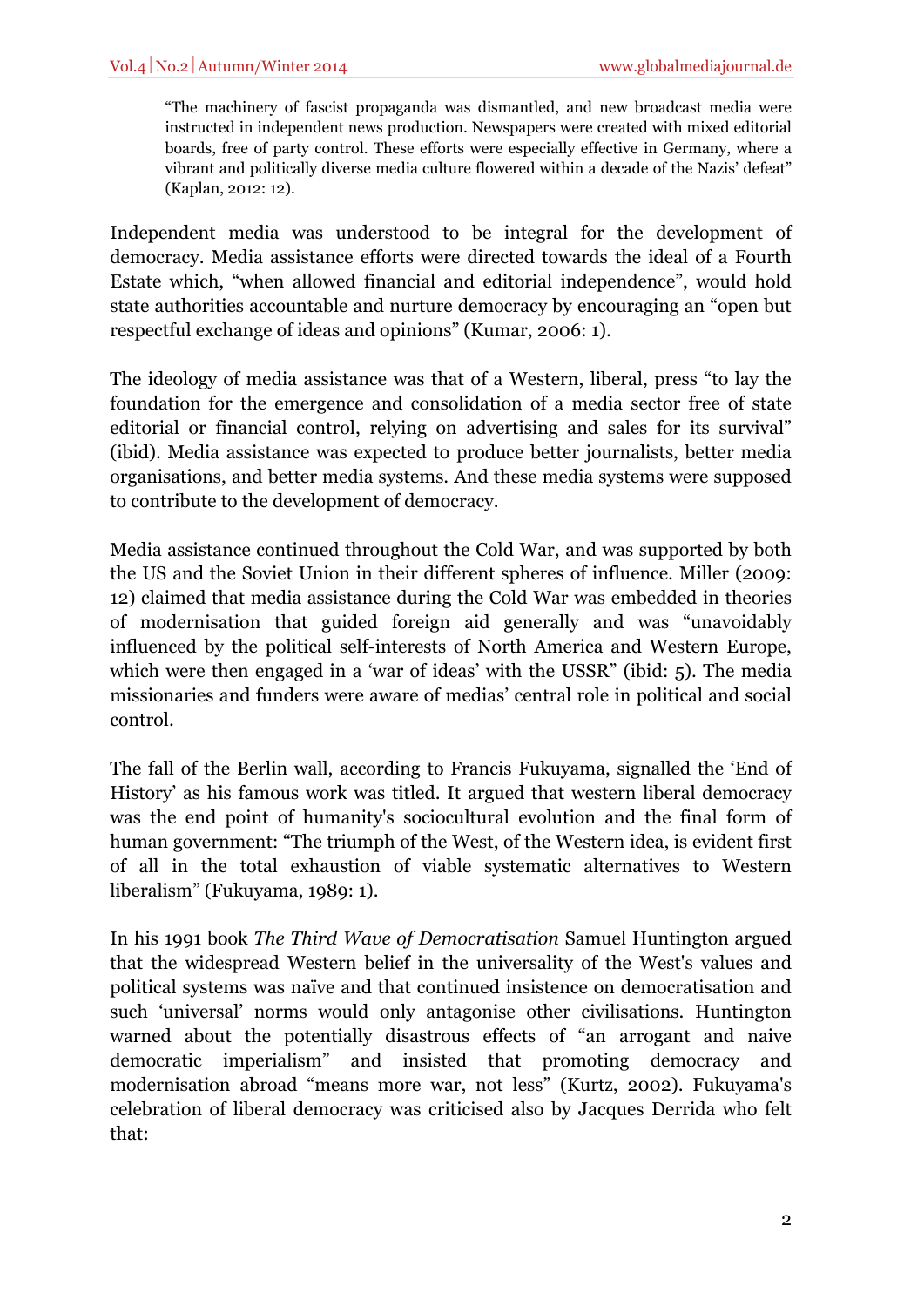"At a time when some have the audacity to neo-evangelise in the name of the ideal of a liberal democracy that has finally realised itself as the ideal of human history: never have violence, inequality, exclusion, famine, and thus economic oppression affected as many human beings in the history of the earth and of humanity" (Derrida, 1994: 106).

In fact, despite Fukayama's optimism, since the fall of the Soviet Union the process of global democratisation has seemingly slowed down. Since then, the state of freedom has been situated somewhere between stagnation and decline.

"Political crises and malaise in east central Europe have led to disappointment and questioning of the strength of the region's democratic transition. … In the developed West, a precipitous decline in political participation, weaknesses in the functioning of government and security-related curbs on civil liberties are having a corrosive effect on some long-established democracies" (Economist, 2008: 3).

Headlines announcing the victory of democracy have given way to news that "citizens in some countries with poor development records show a willingness to sacrifice some of their freedoms for the possibility of better economic development" (Carothers, 2006: 56). So, what enthusiasts were calling 'the worldwide democratic revolution' has cooled considerably. Last year Freedom in the World, a yearly index of global civil liberties and political rights, declined for the eighth consecutive year (Puddington, 2014). Democracy no longer enjoys an unchallenged place on the international scene as the only political system viewed as successful and credible. The question is now whether the United States, and the West, should rethink their approach and commitment to democracy promotion. And while liberal theorists argue that media liberalisation usually results in democratisation this may not be the trend since 1989.

# **Media Assistance and Transitions**

The fall of the Berlin wall in 1989 was a defining moment in media assistance with ramifications for media systems much further away than the immediate soviet satellites. With the huge political changes following its collapse, there was a transformation of media systems in many regions and the trend for many countries was the shift from government control to private ownership. Media change often happened hand in hand with social and political change. In post-Communist Eastern Europe, for example, media freedom was often "the first sign that the old communist system was truly dead and a new, free system had begun" (Curry, 2005: 139).

Much further away, in Africa, there was also widespread liberalisation of media. Without continued Soviet support, many autocratic leaders began to loosen their own grip on their countries' media. Countries newly separated from the Soviet Bloc, "replaced socialism with a free market and made steps towards multi-party democracy" (Myers, 2014: 6). Many countries introduced legislation, giving local media "the freedom it lacked in previous decades … after years of muffled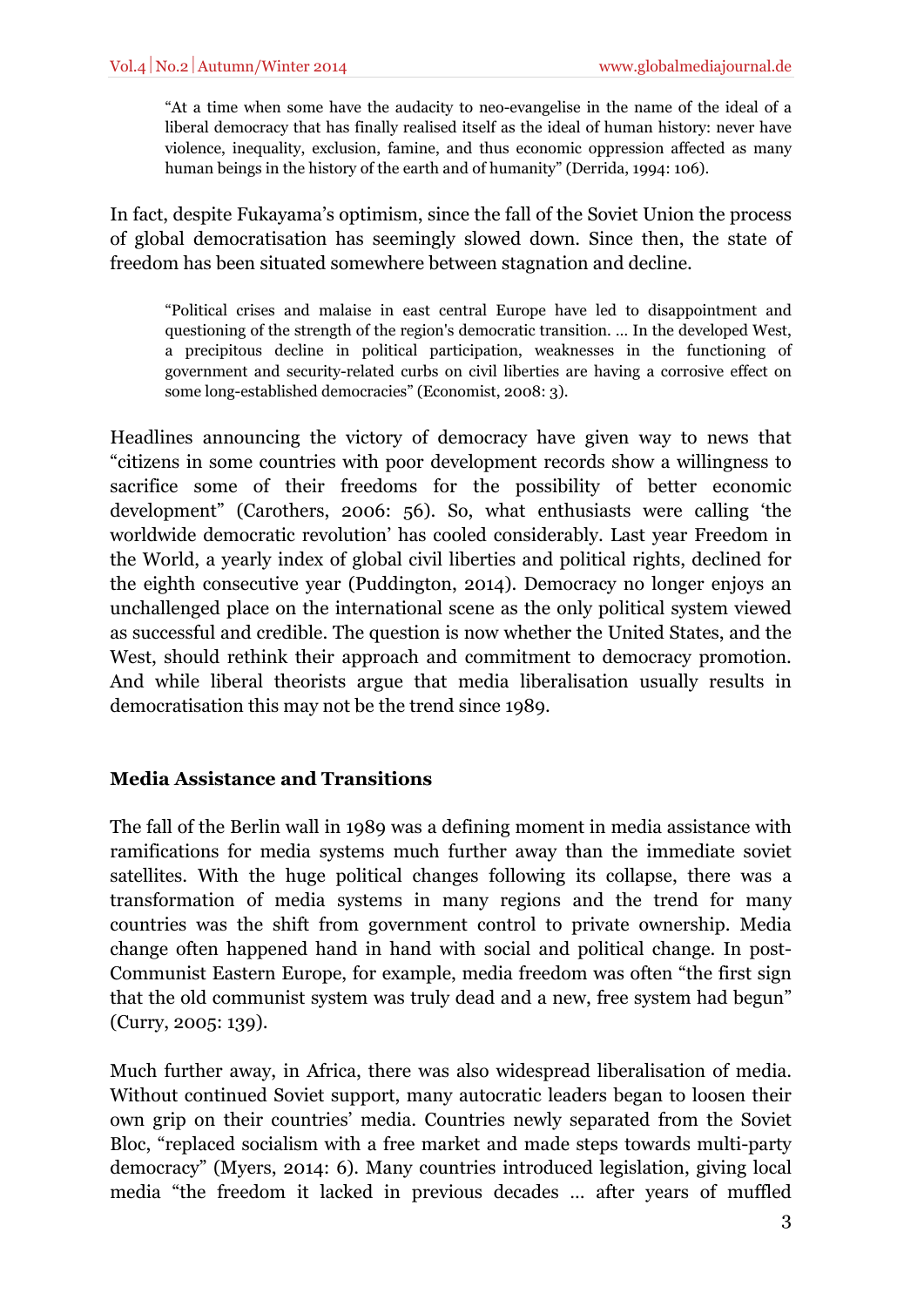expression" (ibid: 4). Since then almost every country in Sub-Saharan Africa has seen a huge rise in the number and diversity of media outlets.

However, despite optimism regarding media liberalisation, "the feeling that 'things haven't come out as they should' emanates from many studies or essays dedicated to post-communism" (Coman, 2000: 50).

"When the communist world collapsed, the corresponding media model was declared history as well. At first sight, it was fully replaced by the Western model in the same way as society was reorganized according to Western principles. On a closer look, however, western influence seems to be restricted primarily to the market area. The reshaping of the media system into a pluralist and independent Fourth Estate, the transformation of the journalistic community into an autonomous professional group dedicated to a public service ideal and the redefinition of the audience into a group of citizens all failed to occur" (De Smaele, 1999: 1).

Understanding the potential power of media, political elites did their best to bring the press, radio and television under their control, or to "monopolize" the media (Splichal 1994: 107). In Eastern Europe politicians perceived the media "as being a magic wand … [with] the power to mould and reshape public opinion", believing that "if they control the media—they should not [have to] worry about what people think" (Goban-Klas, 1994: 244).

Africa's media liberalisation also resulted in media ownership by a few powerful individuals, most often with political allegiances, and providing less than quality reporting for audiences who were once excited by what liberalisation of the market might mean for public debate.

From the perspective of Western donors, journalism in the transitioning countries could become like the West's. This achievement was central to "fashioning a new, post-Cold War world order central to which would be the widespread adoption of Western democracy" (Miller, 2009: 4).

"Media assistance donors – project originators, designers and funders – conceive of their work in ideal terms as a kind of supra-political, even altruistic technology transfer. Exporting Western journalism as a means of establishing democracy, from this point of view, is hardly contentious; it is, instead, a gift, from the developed West to the 'transitional' or developing Rest. [….] Journalism training in countries donors judge to be in transition to democracy–post-communist, post-colonial, post-autocratic, post-conflict, less developed–is very much a Western project. Sometimes couched in the language of universal human rights, such as freedom of expression the export of Western press practices raises fundamental questions that donors seem rarely to address." (Miller, 2009: 2-5)

The most basic, of course, is whether westernised news media actually function "as a building block for the future stable set of democratic institutions" (Price, 2002: 51). What we have seen is that media liberalisation does not necessarily mean greater democracy, and this applies to Africa as much as it does to post-communist Europe.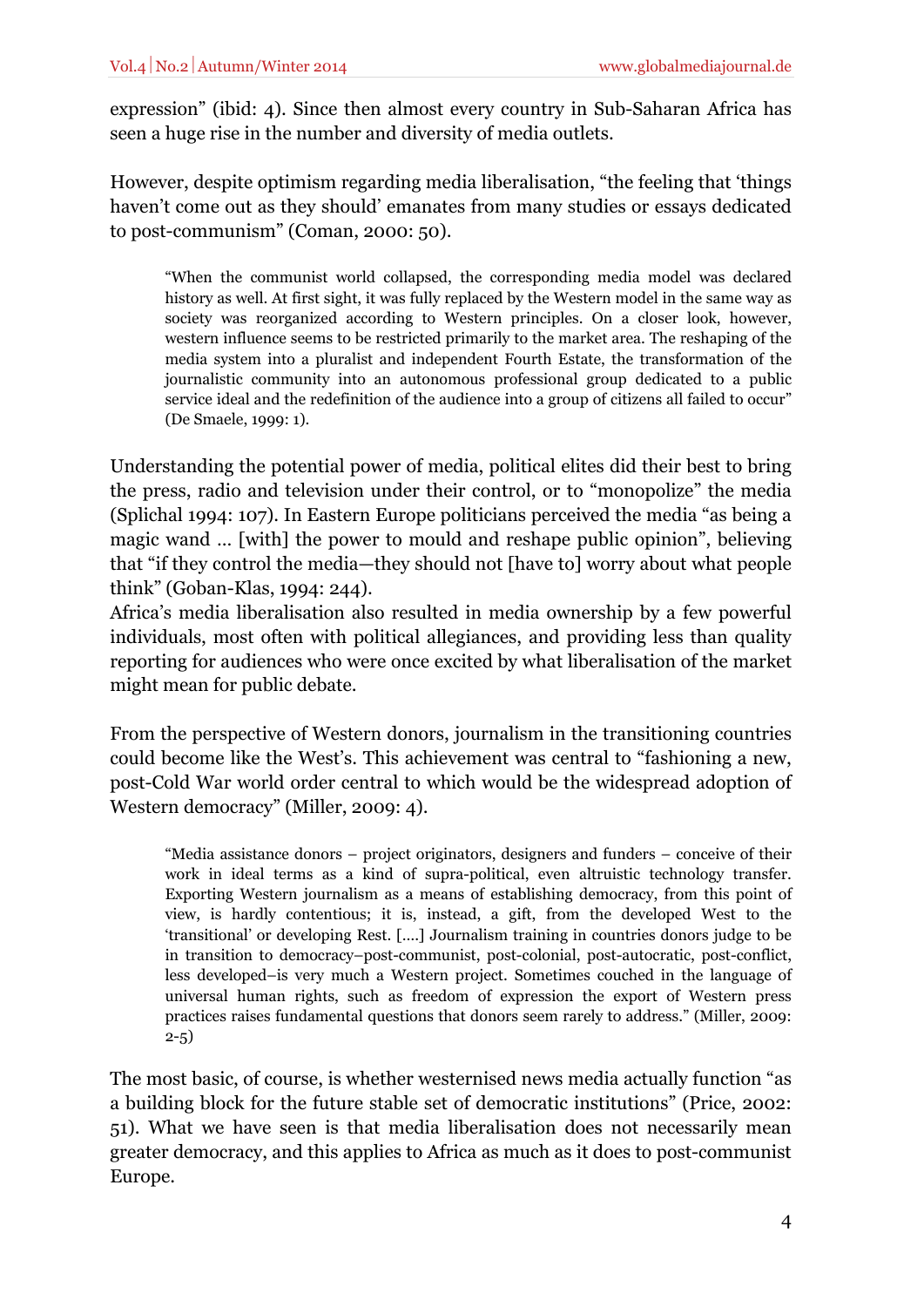This brings us back to the model. Many scholars suggest that a Western-like ideology cannot be simply transplanted to Eastern Europe and other developing countries because of huge cultural and ideological differences (De Smaele, 1999; La May, 2001). William Orme is "sceptical of the causality arguments that are often laid out with regard to media and development", and referred to China's robust economic growth, "the fastest in human history, manifestly without a free press…" (BBC WST, 2009: 9).

In fact countries like China are breaking the old models of media freedom and development. "The majority of scholars appear to work with a more or less unrevised set of ideas inherited from the depths of the Cold War, whose contemporary relevance is open to serious questioning" (Sparks, 2001: 2). Those ideas came from a time when opposite ideologies were pitted against each other and justified any foreign policy activities.

A number of scholars have also demonstrated that the activities of 'democracy promoting' organisations are usually strongly tied to the interests of transnational capitalism and/or US geo-strategic ambitions (Gills, 2000; Saltman, 2006; Taylor, 2002). This became undisputable in the aftermath of the intrusion into Iraq and the search for the elusive WMD's. "What is now widely acknowledged is that PRfriendly 'democracy promoting' efforts were a central legitimising role for wars", and "these activities first and foremost satisfy the interests of transnational capitalist elites" (Barker, 2008: 4).

This idea has been taken up by those who question the promotion of democracy, and with it media assistance. Barker wrote how 'democracy' has become a legitimising force for US foreign policy "helping fuel the myth that America is a benign and democratic leader of international affairs" (Barker, 2008: 1) and that US-American or British foreign policy is protecting the interests of powerful elites who want to protect the status quo at home and expand their (profitable) interests overseas. Other scholars are also extremely cautious of democracy programs:

"The claim to promote democracy worldwide is one that needs a particularly critical scrutiny… Indeed, there is ample empirical evidence for peoples of the world to be wary and for them to run and duck for cover whenever a stranger greets with offers of democracy, for this has come to mean the privatization of their commons, the erosion of public services, the unleashing of corporate greed through deregulation, and the commodification of just about everything that a human being needs to survive on this planet" (Bauzon, 2005: 27).

Barker claimed that "countries of greater geostrategic value" needed more democratisation, "for example, both Afghanistan and Iraq have roughly the same population but oil rich Iraq received 20 times more American (media) development assistance per year than war-ravaged Afghanistan, one of the poorest nations on earth" (Barker, 2008: 17). In fact, in 1996 President Clinton, possibly with unintentional candour, celebrated the need for more "democracy… particularly in countries of strategic importance to us" (ibid: 1). The same geo-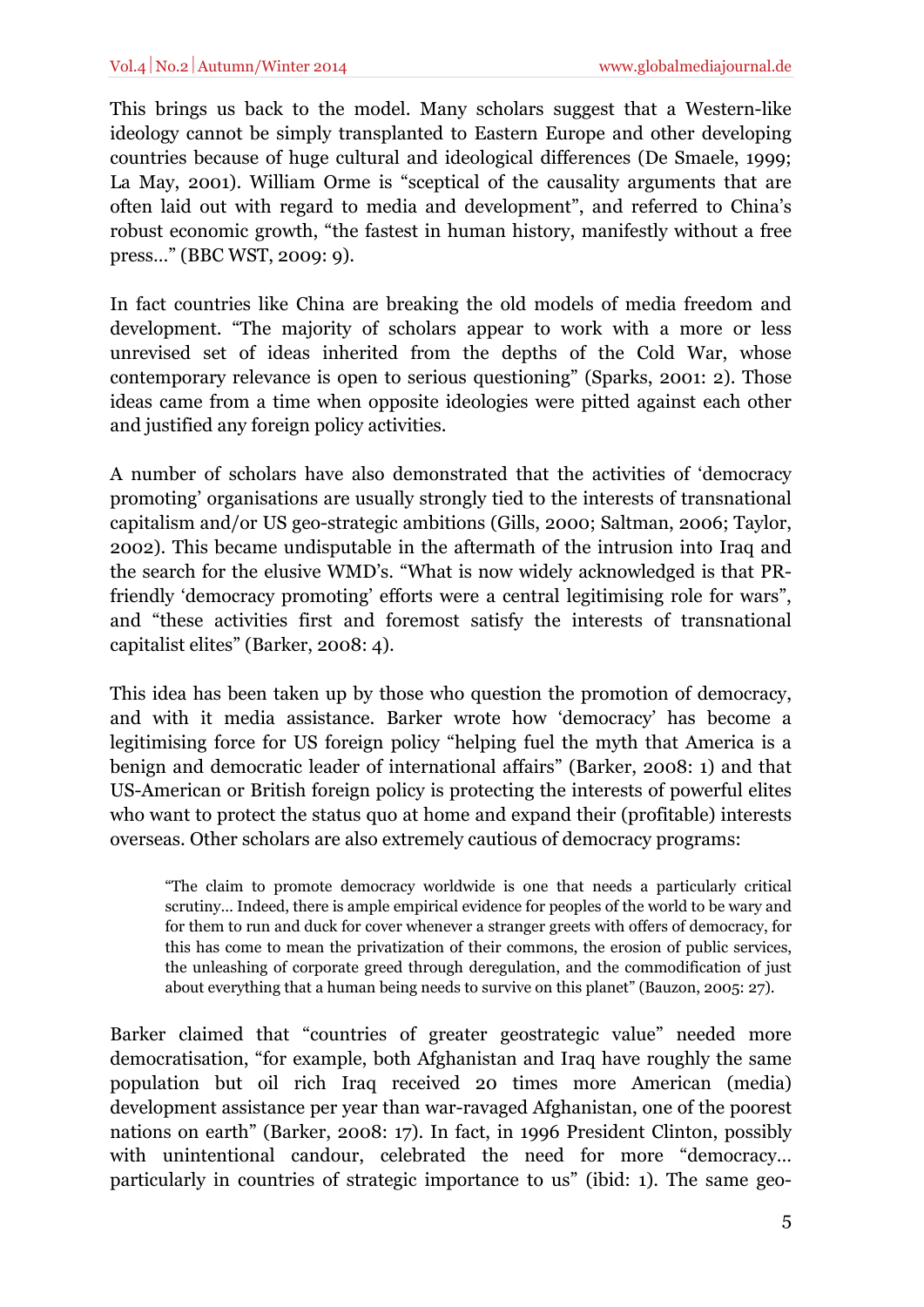strategic interests can be seen also in Africa today where China has become a leading donor and a growing presence in the media development field, going hand in hand with increasing investment in the continent.

While globalisation has led to foreign investment in developing nations' media, such investment does not always translate into greater diversity of content and often has the effect of diminishing domestic programming in favour of imported programming.

"Directors of broadcasting stations (in many transitional countries) soon realized that replays of American films, whether or not they had been properly obtained, were far more successful at drawing audiences — especially in a competitive environment – than the production of documentaries or serious drama. A larger audience or more reliance on the market did not, in this sense, magnify contributions to public discourse" (Price and Krug, 2002: 5).

Mihai Coman (2000: 54) believed that "the source of crisis resides in the liberal media system, with its market battles, political struggles, ethical challenges and professional pressures". And while classic market economic theory argues that competition among media is better for consumers, research in emerging media markets suggests otherwise. "High levels of competition in markets with limited advertising revenues may lead to poorer journalistic performance" (Becker et al. 2009: 1). The newly liberalised media systems have been thrown into "the tyranny of the market" (La May, 2001: 15).

It has been suggested for example that problems within African media exist because of the Western media model. Authors such as Berger (2002), Nyamnjoh (2005) and Shaw (2009), believe that a reason for many of the issues with African media are due to the fact that Sub-Saharan Africa is expected to act according to a neo-liberal paradigm which is not suited to the continent. "The tragedy facing African journalism is that the continent's journalists have closely imitated the professional norms of the North" (Kasoma, 1996: 95). Kasoma is only one of the many scholars who have expressed discontent with Western influence in African journalism. They felt that Western media practices applied in the African context arguably reinforce neo-colonialism (Banda, 2008), suppress people's participation (Shaw, 2009) and are generally seen to be at odds with African philosophy (Skjerdal, 2012).

"The African model of journalism lays emphasis on the community (civil society), or communities (civil societies), the Western Liberal model emphasises the individual…This meant that the middle ground position, or objectivity, that is unique to the Western liberal democracy model, was, and still remains, an unpopular option" (Shaw, 2009: 20).

Berger (2002) called for the rethinking of concepts like 'civil society' and 'public sphere' as understood in the West to reflect the cultural structures of public life expressed in other regions. Even 'Governance' and 'Democracy' like many political concepts can be understood differently in Africa than elsewhere (Booth, 2011).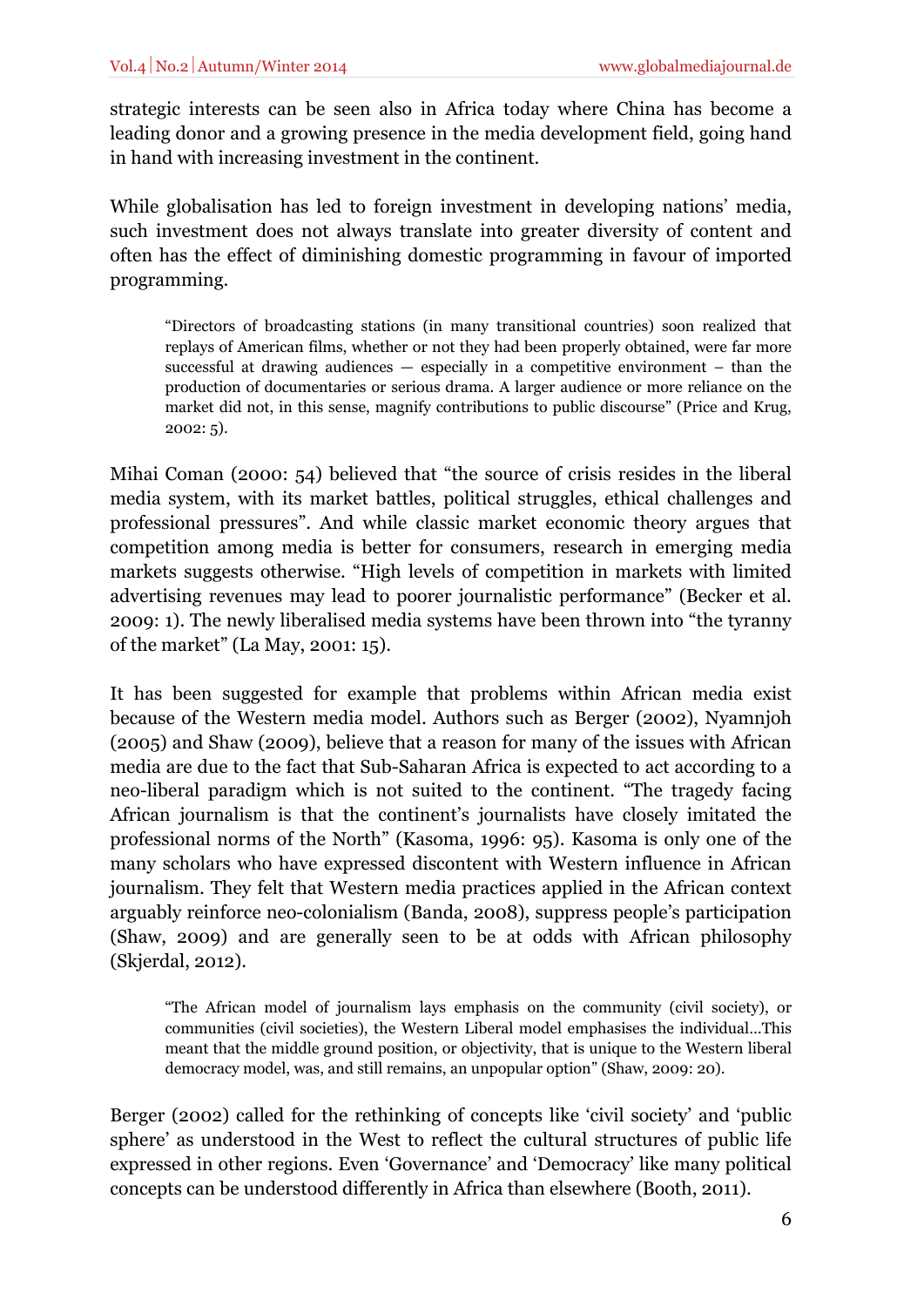Unfortunately this very argument about using Western concepts such as democracy and governance has been used by authoritarian regimes in the region to justify clamping down on freedom of expression and other human rights within their own borders. The Universal Declaration of Human Rights has emphasised this universality and indivisibility of rights, including freedom of expression, no matter their cultural interpretation. Despite the nuanced meaning that concepts such as democracy can have in different regions and cultures, this should not be a justification for preventing of rights such as freedom of expression.

This raises the similar issue of how journalism itself does not operate in isolation, but is an integral part of culture, which must take local values and factors into consideration. Zelizer argues that

"despite the prevalence of arguments for journalism's universal nature, the culture of journalism presupposes that journalistic conventions, routines and practices are dynamic and contingent on situational and historical circumstances" (Zelizer, 2005: 211).

It was felt for example that Western media programs, instead of acknowledging local conditions, decreed that "aspiring journalists in Africa must, like containers, be dewatered of the mud and dirt of culture as tradition and custom, and filled afresh with the tested sparkles of culture as modernity and civilization" (Nyamnjoh, 2005: 3). Nyamnjoh describes this as

"a journalism of mimicry, bandwagonism and self-debasement, where African creativity and originality are crushed by the giant compressors of the One-Best-Way, as the Eurocentric assumptions and indicators of humanity, creativity and reality are universalised with the insensitive arrogance of ignorance and power" (ibid).

John C Merrill (2002: 18) argued the idea that the media elsewhere conform to Western media structures is "not only an arrogant and ethnocentric one but also betrays a stultified, intellectual view of reality. Cultures are different; the values that shore up such cultures are different. Stages of national development are different, Citizens expectations are different".

The belief that transitioning countries would follow the Anglo-American journalism paradigm has not come true for many reasons: One is that in the United States, the laws relating to freedom of the press, developed over 200 years, have for the most part been respected by power elites and the public. Development in newly democratic nations has lasted only a few decades at most, and the Western 'liberal' model of fact-based, impartial journalism competes with other styles of journalism – both old and new – for the public's attention. These countries are "in permanent flux, simultaneously fighting legacies of the past and searching for successful ways of building up the states based on the rule of law, as well as civil societies" (Lauk, 2005: 16).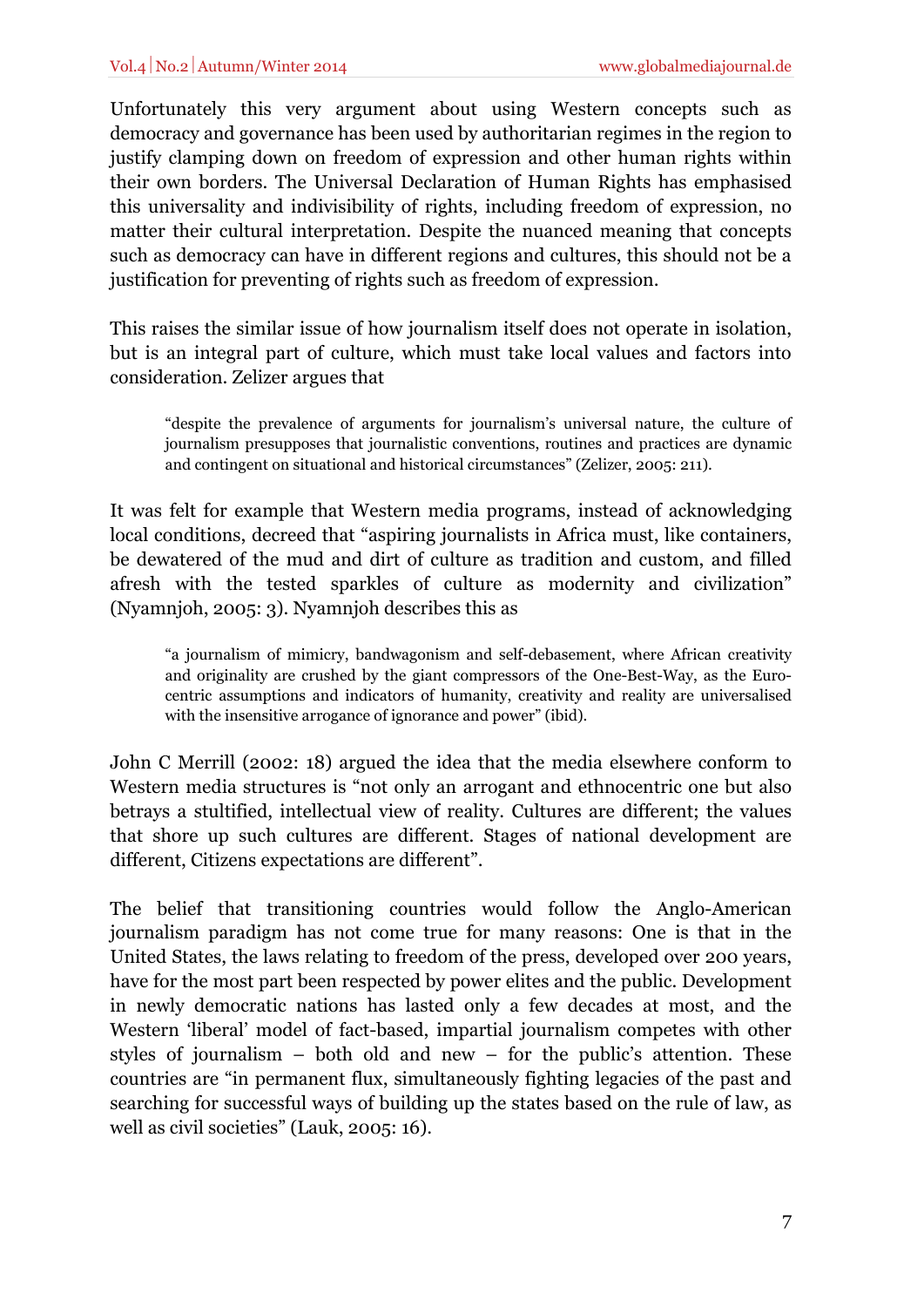To suggest that the media in Africa have followed the same change model as the media in post-communist Europe would be simplifying the process of media assistance and reform. Media development projects, when at their best, take place after rigorous country context and needs analysis, and a review of the political economy of the program countries. Baseline audience research is conducted so that the appropriate media are used to achieve project objectives. In this way each media development project differs from another, and it is impossible to transplant one model from country to country. "The maxim 'one size does not fit all"' is ideal here (Kumar, 2009). Media assistance takes place in dynamic environments, with different histories, cultures and politics, to suggest the interventions can have the same democratic outcomes would be naive.

So, while liberal theorists argue that media liberalisation usually results in democratisation, since the fall of the Soviet Union the process of global democratisation has seemingly slowed down, or in some cases has been reversed: "Within several regions, there appears to be a worrying trend in which societies that previously boasted robust press freedom are suffering declines" (Karlekar, 2010: 2).

Norris and Zinnbauer (2002) suggested that the globalisation of media sources has not increased the strength of democracies, and in some cases semi-authoritarian regimes have cracked down on media freedoms in an effort to combat the influence of the seemingly ubiquitous foreign media, thus weakening democracy. In the case of Africa, we have seen that

"Introducing media liberalisation whilst simultaneously introducing multi-party politics, in a country context where identity politics play an all-determining role in defining the social contract between state and society, where poverty, deprivation and international marginalisation persists, and where formal democratic institutions are weak or not yet institutionalised ….. the opening up of the radio market to private parties can and has shown to produce undemocratic outcomes in Africa" (Minderhoud, 2009: 1).

At its root, media assistance after the Cold War took place in contrasting political environments and economic contexts. In post-communist Europe there was a ready consumer group, hungry for media products, and a populace that might be able to afford the abundance of media products that the free market brought. In Africa there was also widespread liberalisation, but media assistance took place in an environment where, despite a dynamic media sector, the majority of the consumer populace have extremely limited means to purchase media products and thus support the long term financial viability of media organisations.

For this reason many media outlets are forced to turn to other means of income and support for their survival, ownership generally ends up being by the ruling elites or politicians, and this can very often result in a drop of quality, independence and impartiality of news journalism.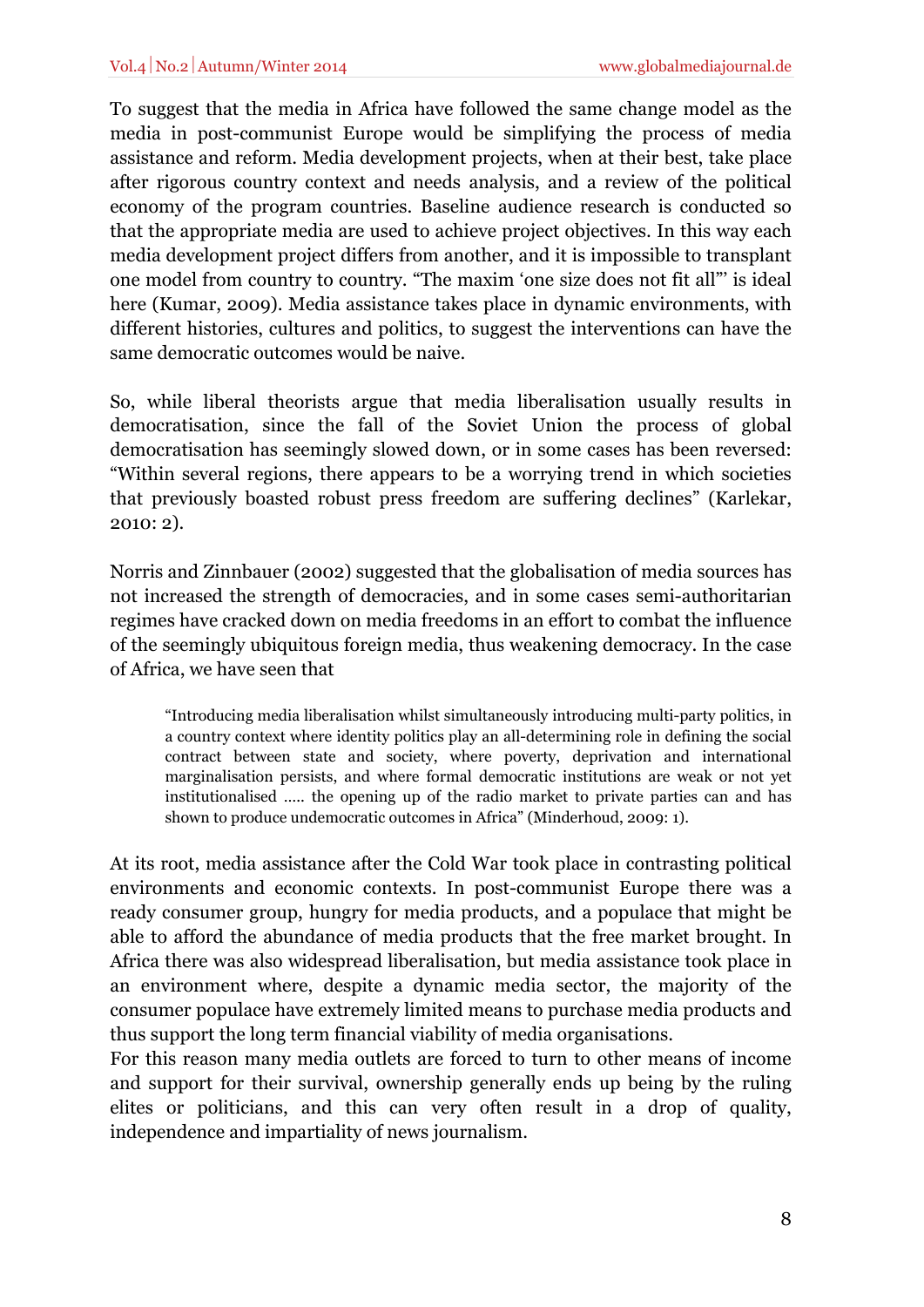## **A New Balance**

In the West, the crisis of confidence in Western media has created confusion in media assistance. The traditional business model in newspapers and broadcasting in the West no longer seems to be working. Added to this are the pressures from online news sources, a younger audience less interested in traditional journalism, who create and source their own bespoke "news" from social media. As advertising income dwindles for traditional media, the question arises whether promoting this model in the developing world also is the right way forward.

There is also the question of quality  $-$  it would be misleading to export this model around the globe without noting that the media in the US and UK today has shortcomings. A decline in media standards has coincided with the growth of large media-based global business conglomerates that may not have concern for journalistic quality.

In reality, many news outlets in any country, East, West, North or South, cannot be held up as examples of quality, impartial and independent journalism. Yes there are leading quality news outlets but the majority are sensational, entertainment or 'cut and rip' journalism. If we cannot display high news standards in the West, where we have a supportive 'enabling environment' and public support for fact and impartiality, we certainly cannot use it as an example in our media projects elsewhere in the developing world.

And the crisis in journalism in the West is now paired with a loss of confidence in other Western institutions. Support for capitalism has fallen in most countries since 2007 (Pew Global Report, 2012) and media outlets relay statistics on rising global inequalities and the role of banks and corporations in marginalising the majority while accelerating systemic financial risk. More and more questions are being asked about the status of civil liberties in the USA in particular in the aftermath of the Snowden saga. This begs the question of Western democracy promotion and media assistance – is their way really the best way?

While the West is recovering from recession, other regions are taking the reins of economic influence. There are new allegiances appearing which do not include the USA or UK or Europe. In 2009 China overtook the United States as Africa's biggest trade partner.

In a recent Pew Global attitudes report (2012), more people say that China is now the world's leading economic power. The narrative is changing from the dominance of the West, and its capitalist, democratic gospel.

We see this new balance of power in the World Information Order. Many Western countries' news industries are suffering at the hands of harsh economic conditions and technological disruption. "Western news agencies that only recently set the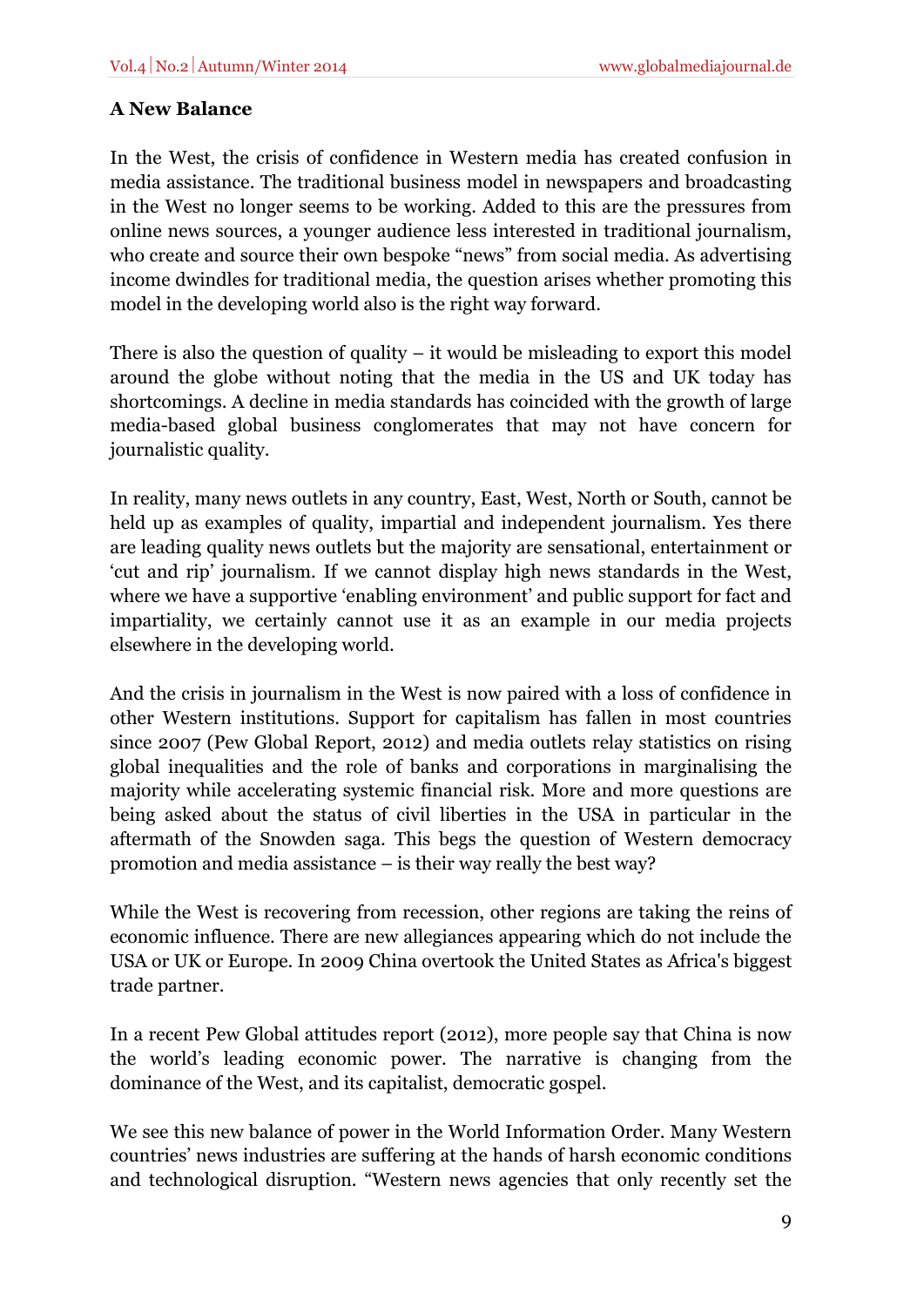global agenda are now struggling to survive under hostile market conditions" (Nelson, 2013: 32). US networks have closed many of their foreign bureaus and global broadcasters such as CNN and the BBC are cutting staff and international reporting. International broadcasters, including the Voice of America, the BBC World Service, and Deutsche Welle, are "under increased pressure to defend their services" (ibid).

In this environment other governments are expanding their media outside their borders. China is making increasing and large contributions to media in Africa in recent years. CCTV opened its third international bureau in 2012 in Nairobi, with programming in English, Chinese, and Swahili and oversees dozen bureaus across the region. The Xinhua news agency has opened 20 bureaus on the continent, launched a China African news service, and joined forces with Safaricom to launch a mobile newspaper in Kenya (McKenzie, 2012).

Both China and Russia have been involved in media development since before the fall of the Berlin Wall but their activities in the international media sector are growing in scope again. China has been engaged with media support in some African nations since the 1950s (Yu Shan Wu, 2012). The Soviet Union provided massive amounts of aid for several decades during the Cold War – some \$26 billion in 1986 alone – and is now 're-emerging' as a donor especially in the field of media.

"The push by Russia to influence the media among its near neighbors … poses a major challenge to the international media development community, which over the past two decades has spent hundreds of millions of dollars trying to help build sustainable and independent media institutions in the former Soviet space." (Satter, 2014: 5)

China's increasing role in Africa's media is creating 'a sense of unease' in the United States which echoes the larger issue about the country's declining influence as a world power and China's rising prominence (Kermeliotis, 2011). China's leaders appreciate that in the post-Cold War era, soft power approaches are replacing the influence of military power. And they know well that China can "not only compete in the international economic market" but also "the international ideological and cultural market" (Nelson, 2013: 17). Rather than use the terms of media assistance and aid, Chinese actors prefer to frame their activities in the media sector as forms of 'collaboration and exchange', aimed at encouraging 'mutual understanding' and at counterbalancing the negative reporting of both China and Africa in Western media.

China's government regards media assistance the same way it does other forms of assistance: as an instrument of foreign policy, intended to further the aims of both donor and recipient. This may be the same unspoken policy of some Western media aid, but what is different here is the model being promoted. Domestic Chinese news media are far less independent than those in the West, and China's media assistance emphasises cooperation with governments, many of them undemocratic. "A collateral effect is to strengthen the grip of authoritarian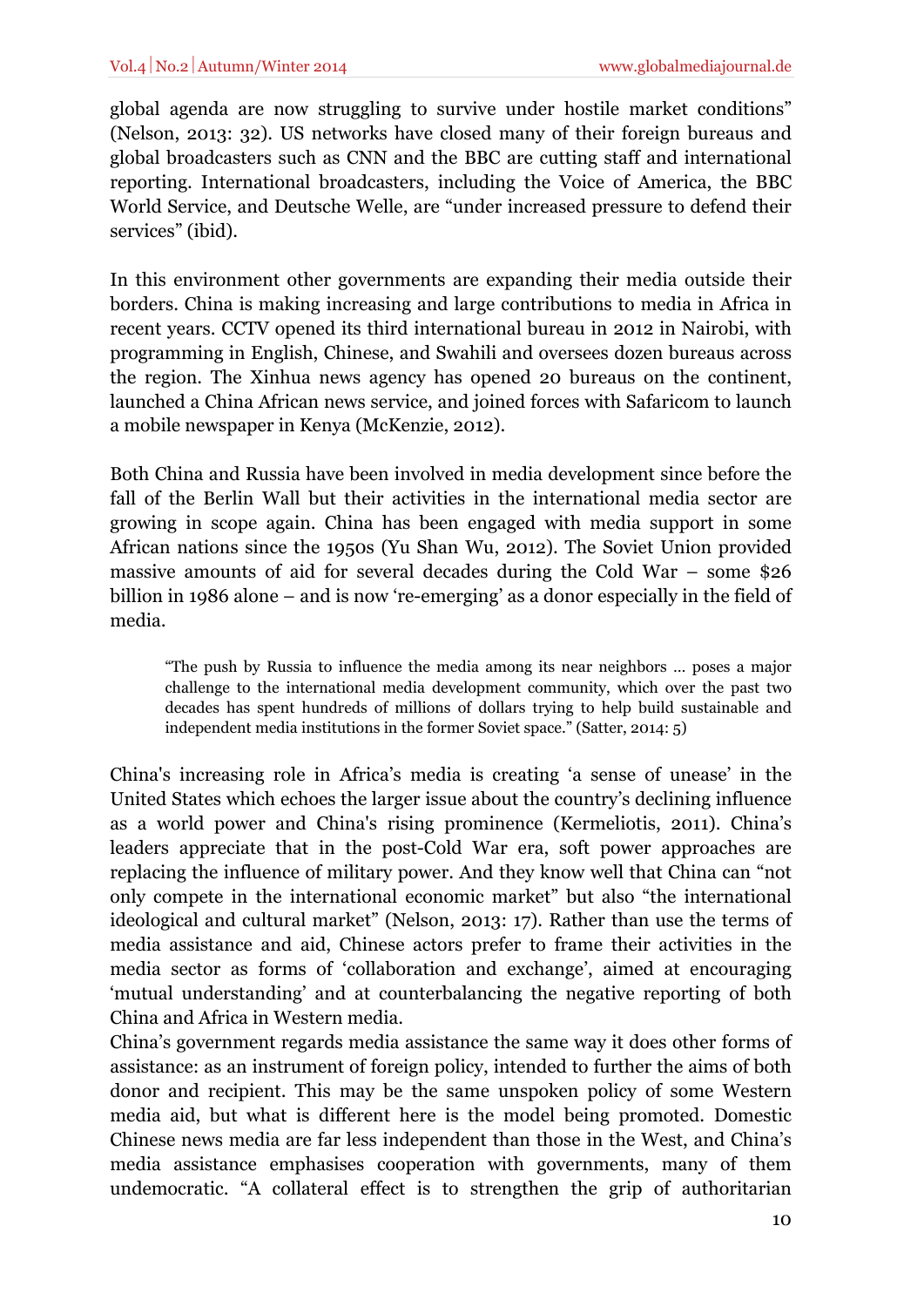governments on state control of the media in their respective countries" (Farah & Mosher, 2010: 6).

With China becoming Africa's primary trading partner, and a willing partner for aid, African governments are happy to be the recipients of untied and unrestricted foreign aid. They appreciate the 'no-strings attached' form of assistance. For so long beholden to the conditions of Western donors, African leaders – some of them authoritarian – no longer have to take lessons from the West about human rights issues. In fact, China has exhibited a tendency to privilege government actors and these efforts often result in helping authoritarian governments expand control of their local media. "Thus, such support is arguably undermining efforts at media freedom" (Myers, 2009: 21).

There are concerns that, just as Western countries have tried to promote their models in Africa, China will try to export its own, but to date no studies have proved this to be the case (Gagliordone, 2013). However, with it is estimated rank 10th among contributors to direct media assistance providing roughly \$18 million back in 2008 (Myers, 2009) it is certainly a presence of interest again in African media development.

## **Conclusion**

There is much debate on the impact and effectiveness of media assistance. This is naturally tied to the discussion of media's relationship to democracy, and aid, and whether interventions using either tool are a good thing for a country. The reality of "substantial democratic reversals" (Puddington 2009: 101), both in Africa and elsewhere in the world, frequently challenges media's assumed positive democratic contribution. Critics argue that a "romanticised" (Temin & Smith 2002: 603) view of media's democratic role – such as expressed by leading development actors – overlook the many, oft interdependent, challenges countries face in processes of democratisation and development (Minderhoud, 2009: 7).

As noted there are many who question the media assistance model, or whether there is a model at all, and what the legacy of media assistance is. This is very topical at a time when the post-2015 development goals are being formulated and the media development sector is keen to see the inclusion of at least freedom of expression, if not a free media, as part of these goals.

Media development is operating in a very different environment now than during the post-Cold War era. There are new power balances in global politics. And the advent of new media is also having a big impact in how journalism, and media development, is done.

<sup>&</sup>quot;What donors did twenty years ago, after the collapse of the Soviet Union and dictatorships throughout the world, is unlikely to be appropriate today. Many of the issues, of course,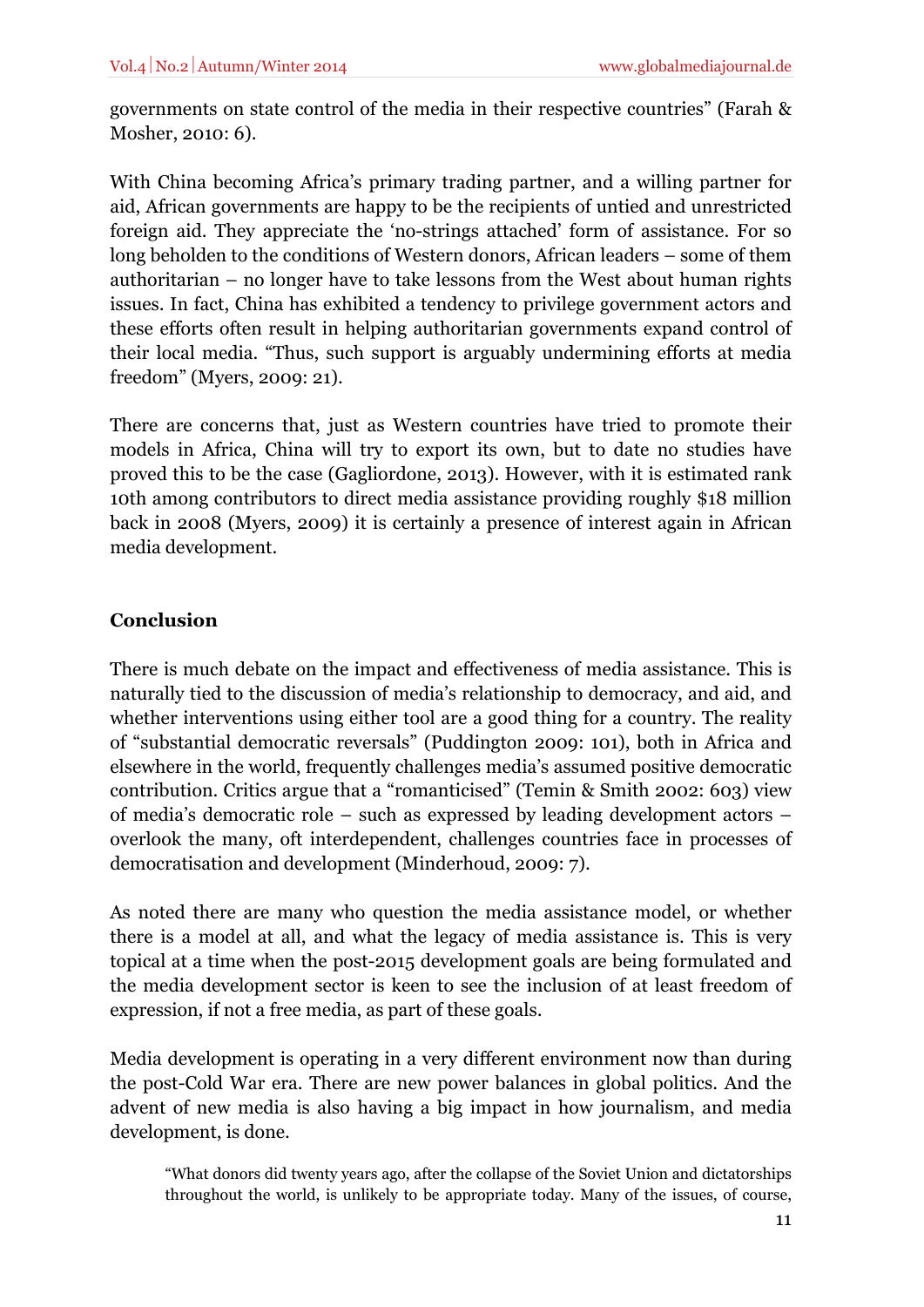remain the same – such as how to ensure balanced content from a variety of independent sources – but there are new stakeholders, new technologies, new patterns of access, and new patterns of control.... It follows that the modalities for support to media development and freedom of expression need to be changed and modified" (Puddephatt & Oesterlund, 2012: 5).

Authors like Miller (2009) and Barker (2008) who criticise the hidden agendas of Western media assistance funders are commenting predominantly on the strategies and policies of the US and the UK, but these are not necessarily the only donors. In some African countries they are definitely not the dominant ones. The Scandinavian countries, Denmark, Germany and the Netherlands are very much involved in media development and have a different approach to democracy and media assistance. These donors have different media systems in their home countries, with European countries more aligned to the public service broadcasting model, than the US.

Donors have different reasons for getting involved in media development. As described in a 2009 survey, "China has a very different motive for funding a radio station in Africa from, say, the Netherlands. The former is for influence, commercial self-interest and possibly propaganda. The latter is for the sake of more liberal – some would say 'enlightened' – goals" (Myers, 2009: 9). Most of the Western European donors have "well-articulated, rights-based justifications for supporting media development" (ibid).

Certainly though, with reference to dollars contributed, the USA is by far the biggest donor and that is why much of the literature refers to its policies. The United States is the largest national source of funding, at 46 percent of the total (Kaplan, 2012). The model it promotes is undeniably the liberal free market model of the press, but the positive relationship that is argued to exist between a liberalised media environment and democracy may be optimistic.

We know now that the outcome of such a model can be a drop in journalistic standards, and a highly politicised press. Media can "become co-opted by competing (ethnic) political forces in pursuit of protecting vested interests or obtaining political power" and "become a 'battlefield' on which ethnic differences and ethnic power struggles are fought" (Minderhoud, 2009: 39).

We have seen in the recent past the failure of Western media to self-regulate and maintain the standards of impartiality and independence it espouses. We see the erosion of the business model of free market media, the liberal model, and a 'renaissance' of journalism through new means and new media; You Tube, camera phones, blogging, citizen journalism. Is traditional media assistance as we know it obsolete?

The answer to that is whether there is still a place for a trusted news source, which might involve support other than from advertising revenue and the market. In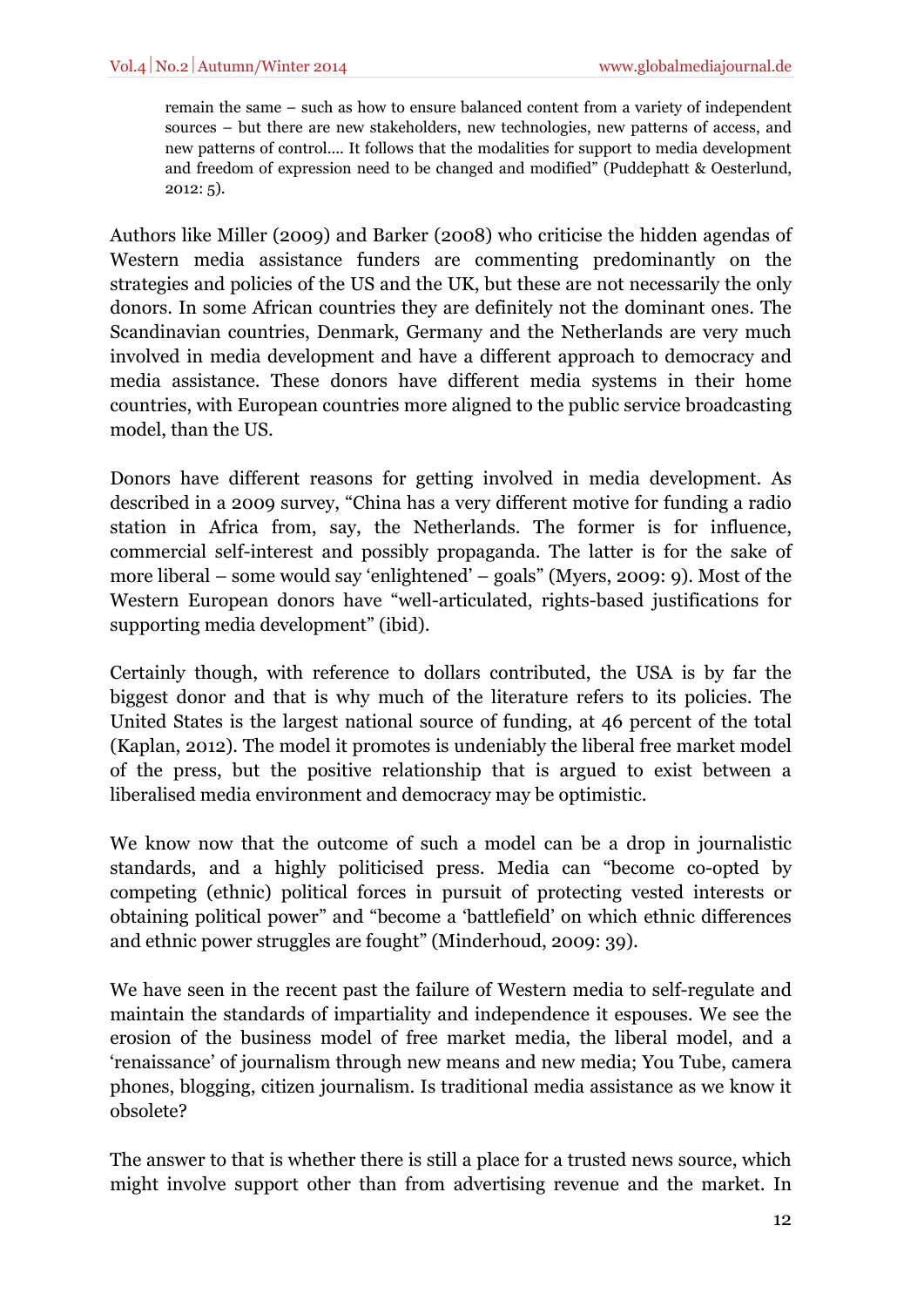other words, "how to pay for content that is important to democracy is one of the most significant dilemmas facing the media, donors and anyone concerned with democracy and human rights" (Puddephatt & Oesterlund, 2012: 5).

## **Bibliography**

- Banda F (2008). African political thought as an epistemic framework for understanding African media. *Ecquid Novi – African Journalism Studies* 29(1): 79–99.
- Barker, M J (2008). Democracy or polyarchy? US-funded media developments in Afghanistan and Iraq post 9/11. *Media Culture Society* 30(1): 109-130.
- Bauzon, K (2005). 'Demonstration Elections and the Subversion of Democracy'. *Global Awareness Society International Annual Conference*. Rome, Italy, May 26-29.
- BBC World Service Trust (2009). *Governance and the Media: A survey of Public Opinion*, The Fuse Group. London.
- Becker, L B; Hollifield, A C; Jacobsson, A; Jacobsson, E; Vlad, T (2009). Is more always better? Examining the adverse effects of competition on media performance. *Journalism Studies* 10(3): 368-385.
- Berger, G (2002). Theorizing the media-democracy relationship in Southern Africa. *Gazette* 64(1), 21-46.
- Booth, D (2011). *Rethinking African Governance and Development*, Institute of Development Studies, Brighton UK.
- Carothers, T (2006). Responding to the democracy promotion backlash. Testimony to the Senate Foreign Relations Committee Hearing. June 8 2006. Washington DC.
- Coman, M (2000). Developments in Journalism Theory about Media "transition" in Central and Eastern Europe 1990-99. *Journalism Studies* 1(1): 35-56.
- Curry, J (2005). Eastern Europe's Post-communist Media. In R. A. May and A. K Milton (eds), *(Un)Civil Societies Human rights and Democratic Transitions in Eastern Europe and Latin America*, Lexington Books, Lanham M.D: 139-162.
- Derrida, J (1994). *Spectres of Marx: State of the Debt, the Work of Mourning and the New International*, London: Routledge.
- De Smaele, H (1999). The Applicability of Western Media Models on the Russian Media system. *European Journal of Communication* 14(2): 173-189.
- Democracy Index (2008). *Crunch Time for Democracy*. The Economist Intelligence Unit, London.
- Farah, D & Mosher, A (2010). *Winds from the East: How the People's Republic of China Seeks to Influence the Media in Africa, Latin America, and Southeast Asia*. Centre for International Media Assistance, Washington.
- Fukuyama, F (1989). The End of History*. The National Interest (Summer 1989): 3-18.* Center for National Interest, Washington DC.
- Gagliardone, I (2013). China as a persuader: CCTV Africa's first steps in the African mediasphere. *Ecquid Novi: African Journalism Studies* 34(3): 25-40.
- Gills, B K (2000). American Power, Neo-Liberal Economic Globalization, and Low-Intensity Democracy: An Unstable Trinity, in M Cox, G J Ikenberry and T Inoguchi (eds) *American Power, Neo-Liberal Economic Globalization, and Low-Intensity Democracy: An Unstable Trinity*, Oxford University Press, Oxford: 326–44.
- Goban-Klas, T (1994). *The Orchestration of the Media. The politics of mass communications in Communist Poland and its aftermath*. Boulder, San Francisco, and Oxford: Westview Press.
- Kaplan, D (ed) (2012). *Empowering Independent Media: US efforts to foster a free press and and Open internet around the World*. Centre for International Media Assistance, Washington.
- Karlekar, K (ed) (2010). *Freedom of the press: A global survey of media independence,* Freedom House, New York.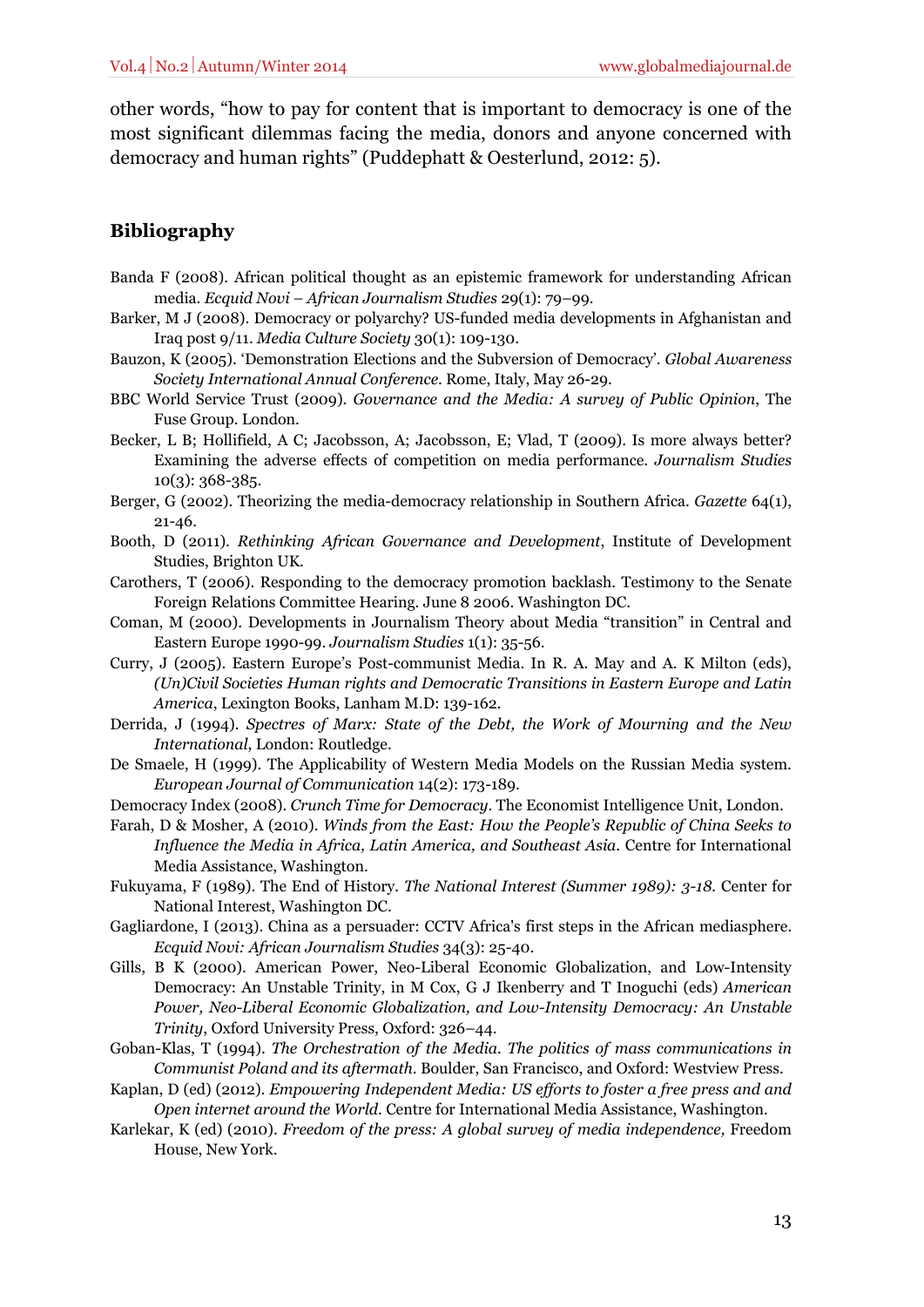- Kasoma F (1996). The foundations of African ethics (Afriethics) and the professional practice of journalism: The case for society-centred media morality. *Africa Media Review* 10(3): 93– 116.
- Kermeliotis, T (2011). *Is the West losing out to China in Africa?* CNN, Sept 9, 2011 http://edition.cnn.com/2011/BUSINESS/09/08/america.losing.influence.africa/ l
- Kumar, K (2006). *Promoting independent media: Strategies for democracy assistance*. Lynne Rienner Publishers, Boulder, CO.
- Kumar, K (2009) *One size does not fit All*. Centre for International Media Assistance, Washington.
- Kurtz, S (2002). The future of "history": Francis Fukuyama vs. Samuel P. Huntington, *Policy Review*, June 1.
- La May, C (2001). *Journalism and Emerging Democracy: Lessons from Societies in Transition*. Aspen Roundtable, Colorado, USA.
- Lauk, E (2008). How will it all unfold? Media systems and Journalism Cultures in Post Communist Countries, in M Sukosd and K Jakubowicz (eds) *Finding the right place on the Map*, Intellect Books, Bristol, UK: 193-212.
- Merrill, J C (2002). Chaos and Order: Sacrificing the Individual for the Sake of Social Harmony, in J B Atkins (ed.) *The Mission, Journalism Ethics and the World*, Iowa State University Press: 17-30.
- McKenzie, D (2012). *Chinese media make inroads into Africa*, CNN, Sept 25, 2012 http://edition.cnn.com/2012/09/05/business/china-africa-cctv-media/index.html
- Miller, J (2009). NGOs and `modernization' and `democratization' of media: Situating Media Assistance. *Global Media and Communication* 5(1); 9-33.
- Minderhoud, A M (2009). *Africa's Private Radio Stations: The Next Best Thing for African Democracy?* Dissertation for Masters in International Development Studies. University of Leeds.
- Myers, M (2009). *Funding for Media Development by Major Donors Outside the United States* Centre for International Media Assistance, Washington.
- Myers, M (2014). *Africa's Media Boom: The role of International Aid.* Centre for International Media Assistance, Washington.
- Norris, P & Zinnbauer, D (2002). Giving Voice to the Voiceless Good Governance, Human Development & Mass Communications *UNDP Human Development Report Office Occassional Paper 2002/11.* UNDP, New York.
- Nyamnjoh F B (2005). *Africa's Media: Democracy and the Politics of Belonging*. Zed Books, London.
- Nelson, A (2013). *CCTVs International Expansion*, Centre for International Media Assistance, Washington.
- *Pew Global Attitudes Report* (2012). Pervasive Gloom about World Economy. Pew Research Centre, Washington DC.
- Puddephatt, A & Oesterlund, P (2012). *Freedom of Expression, Media and Digital Communication*. European Commission. Brussels.
- Puddington, A (Ed) (2014). *Freedom in the World Report*. Freedom House. Washington DC.
- Price, M (2002). *Media and Sovereignty: The Global Information Revolution and Its Challenge to State Power.* MIT Press, Michigan.
- Price, M and Krug, P (2002). *The Enabling Environment for Free and Independent Media*. Contribution to Transparent and Accountable Governance. Ocassional Papers Series, Office for Democracy and Governance, USAID, Washington DC.
- Saltman, K J (2006). Creative Associates International: Corporate Education and ''Democracy Promotion'' in Iraq. *The Review of Education, Pedagogy, and Cultural Studies* 28: 25–65.
- Satter, D (2014). *The Last Gasp of the Empire: Russia's attempts to control the media in the former Soviet satellites*, Centre for International Media Assistance, Washington.
- Shaw, I (2009). Towards an African Journalism Model A Critical Historical Perspective. *International Communication Gazette* 71(6): 491-510.
- Skjerdal, T (2012). The three alternative journalisms of Africa. *International Communication Gazette* 74(7): 636-654*.*